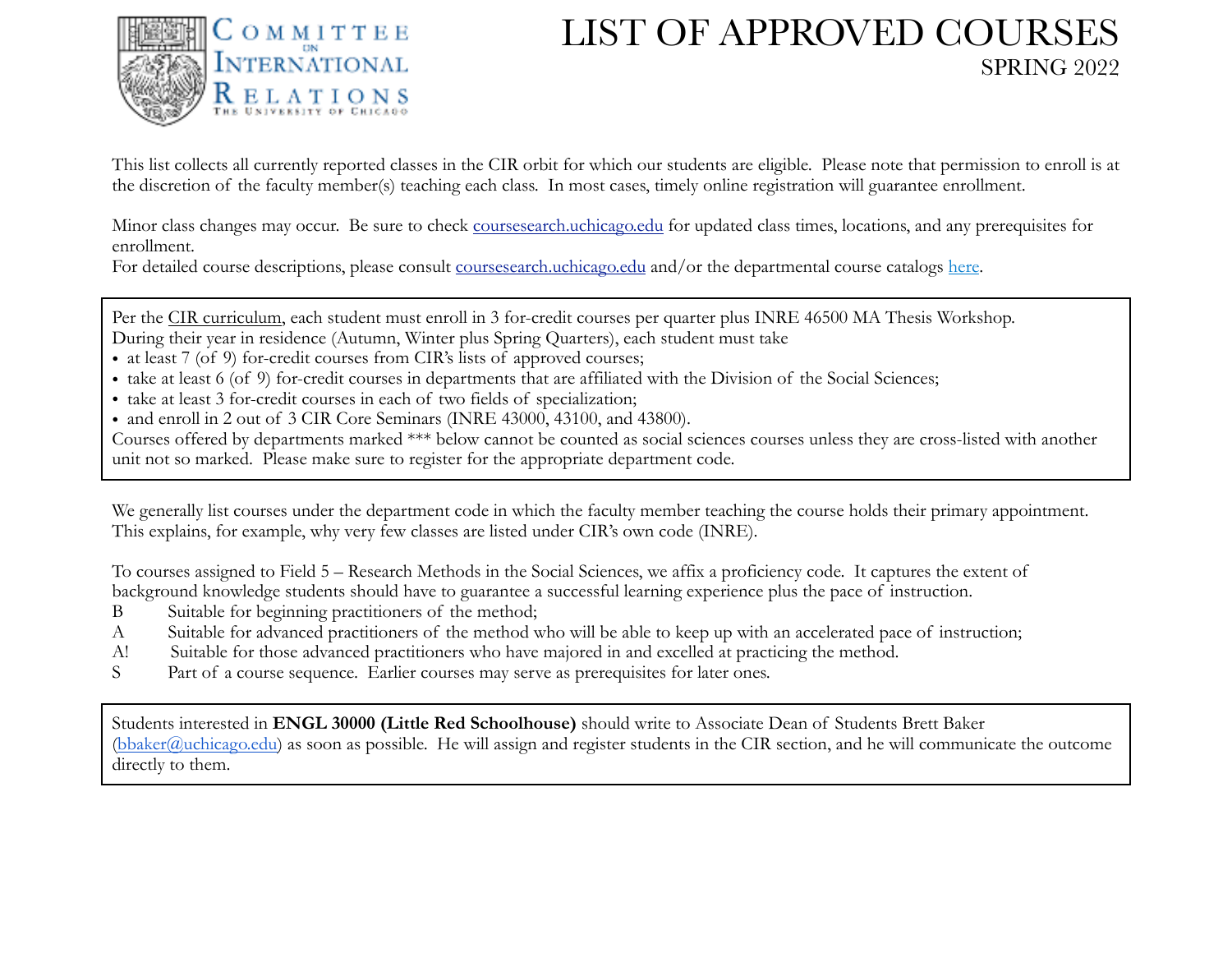

## LIST OF APPROVED COURSES SPRING 2022

Prior to registration, students must meet with their preceptor to discuss learning objectives and suitable courses to meet those objectives. On **Monday, February 28, 8:30am** students will register themselves for Autumn Q classes at [my.uchicago.edu](http://my.uchicago.edu/)

BA/MA students will email their course selections to Associate Dean of Students Brett Baker (bbaker@uchicago) no later than noon on **Friday, February 25**.

Students who are interested in taking a Booth School of Business course must submit a petition [here.](https://www.chicagobooth.edu/offerings/taking-booth-classes) Please confirm that the course of interest carries 100 (credit) units.

Students who are interested in taking a Law School course must submit a petition [here.](https://www.law.uchicago.edu/students/petitions/nonlaw) Please confirm that the course of interest carries 3 (credit) units.

Department codes:

| ANTH        | Department of Anthropology                                                                                           |
|-------------|----------------------------------------------------------------------------------------------------------------------|
| <b>BUSN</b> | Booth School of Business*** (courses do not count as Social Sciences courses unless cross-listed)                    |
| <b>CHDV</b> | Department of Comparative Human Development                                                                          |
| <b>CHSS</b> | Committee on Conceptual and Historical Studies of Science                                                            |
| <b>CRES</b> | Center for the Study of Race, Politics, and Culture                                                                  |
| EALC        | Department of East Asian Languages and Civilizations                                                                 |
| <b>ECON</b> | Department of Economics                                                                                              |
| <b>GNSE</b> | Center for the Study of Gender and Sexuality                                                                         |
| <b>HIST</b> | Department of History                                                                                                |
| HMRT        | Pozen Family Center for Human Rights                                                                                 |
| <b>INRE</b> | Committee on International Relations                                                                                 |
| <b>KNOW</b> | Stevanovich Institute on the Formation of Knowledge                                                                  |
| LACS        | Center for Latin American Studies                                                                                    |
| LAWS        | Law School*** (courses do not count as Social Sciences courses unless cross-listed)                                  |
| <b>MACS</b> | Master of Arts in Computational Social Science                                                                       |
| <b>NEHC</b> | Near Eastern History and Civilizations                                                                               |
| <b>PLSC</b> | Department of Political Science                                                                                      |
| PPHA        | Irving B. Harris School of Public Policy*** (courses do not count as Social Sciences courses unless cross-listed)    |
| SALC        | Department of South Asian Languages and Civilizations                                                                |
| <b>SCTH</b> | John U. Nef Committee on Social Thought                                                                              |
| <b>SOCI</b> | Department of Sociology                                                                                              |
| <b>SSAD</b> | Crown Family School of Social Work, Policy, and Practice *** (courses do not count as Social Sciences courses unless |
|             | cross-listed)                                                                                                        |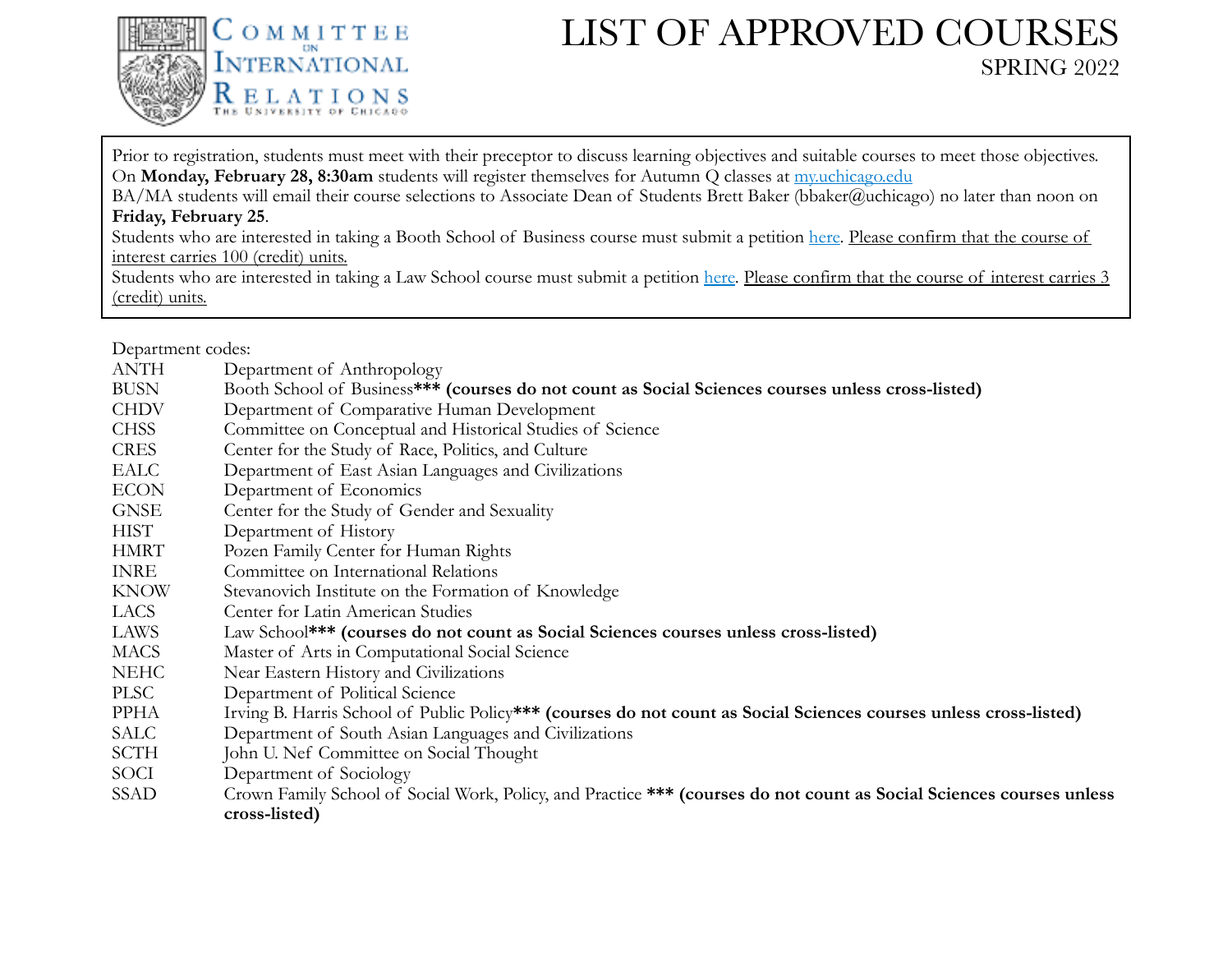|                            | Spring 2022 |                                                                       |                      |             |             |             |             |                    |  |
|----------------------------|-------------|-----------------------------------------------------------------------|----------------------|-------------|-------------|-------------|-------------|--------------------|--|
|                            |             | Course                                                                | Faculty              | Field 1     | Field 2     | Field 3     | Field 4     | Field 5            |  |
| <b>INRE</b>                | 30960       | Geopolitical Forecasting                                              | Reese                | $\mathbf X$ |             |             |             | $\boldsymbol{x}$ B |  |
| <b>INRE</b>                | 33000       | Ethics in International Relations                                     | Turco                | $\mathbf X$ |             |             | $\mathbf X$ |                    |  |
| <b>INRE</b>                | 34950       | Latin American Political Development                                  | Cabal                |             |             | $\mathbf X$ |             |                    |  |
| <b>INRE</b>                | 33000       | Ethics in International Relations                                     | Turco                | $\mathbf X$ |             |             | $\mathbf X$ |                    |  |
| <b>INRE</b>                | 39900       | What Was Multilateralism?                                             | Staisch              |             | $\mathbf X$ |             | $\mathbf X$ |                    |  |
| <b>INRE</b>                | 42000       | Writing about Complex Issues                                          | Tinti                |             |             |             |             | $\boldsymbol{x}$ B |  |
| <b>INRE</b>                | 45100       | Data Analysis for International Relations                             | Reese                |             |             |             |             | $\ge B$            |  |
| <b>INRE</b>                | 46500       | MA Thesis Workshop                                                    | Alakoc; Cabal; Turco |             |             |             |             |                    |  |
| <b>INRE</b>                | 49700       | Reading/Research: International Relations                             | Staniland            |             |             |             |             |                    |  |
| <b>INRE</b>                | 49800       | Second-year Thesis Research and Writing                               | Staniland            |             |             |             |             |                    |  |
| <b>ANTH</b>                | 36705       | The Celts: Ancient, Modern, and Postmodern                            | Dietler              |             |             | $\mathbf X$ |             |                    |  |
| <b>ANTH</b>                | 41810       | Signs and the State                                                   | Kelly                |             |             | $\mathbf X$ |             |                    |  |
| <b>ANTH</b>                | 47510       | The Semiotics of Immediacy                                            | Summerson Carr       |             |             | $\mathbf X$ |             |                    |  |
| <b>ANTH</b>                | 51513       | Fanon, Fire, and Love                                                 | Sunder Rajan         |             |             | $\mathbf X$ |             |                    |  |
| <b>ANTH</b>                | 53817       | Charisma in the Age of Trumpism                                       | Mazzarella           |             |             | $\mathbf X$ |             |                    |  |
| <b>ANTH</b>                | 57300       | Doing Multimodal Discourse Analysis                                   | Nakassis             |             |             |             |             | x A                |  |
| <b>BUSN</b>                | 32100       | Data Analysis with R and Python                                       | Lu                   |             |             |             |             | $\boldsymbol{x}$ B |  |
| <b>BUSN</b>                | 33001       | Microeconomics                                                        | Rappoport            |             |             |             |             | $\ge B$            |  |
| <b>BUSN</b>                | 33040       | Macroeconomics                                                        | Patterson            |             | $\mathbf X$ |             |             | $\ge B$            |  |
| <b>BUSN</b>                | 33305       | The Firm and the Non-Market Environment                               | Bertrand             |             | $\mathbf X$ |             |             |                    |  |
| <b>BUSN</b>                | 33403       | Advanced Macroeconomics                                               | Kashyap              |             | $\mathbf X$ |             |             | x A                |  |
| <b>BUSN</b>                | 33502       | International Financial Policy                                        | Kekre                |             | $\mathbf X$ |             |             |                    |  |
| <b>BUSN</b>                | 42300       | Global Health and Social Policy                                       | Olopade; Olopade     |             | $\mathbf X$ |             |             |                    |  |
| <b>CHDV</b>                | 36008       | Principles and Methods of Measurement                                 | Sheng                |             |             |             |             | $\boldsymbol{x}$ B |  |
| <b>CHDV</b>                | 36200       | Signs of Crisis: Ethnographies of Self and Society in Turbulent Times | Cole; Edwards        |             |             | $\mathbf X$ |             |                    |  |
| <b>CHDV</b>                | 40110       | Color, Ethnicity, Cultural Context and Human Vulnerability            | Spencer              |             |             | $\mathbf X$ |             |                    |  |
| $\ensuremath{\text{EALC}}$ | 44821       | Platforming Culture in East Asia: From Newspapers to Web 2.0          | Long                 |             |             | $\mathbf X$ |             |                    |  |
| <b>EALC</b>                | 46333       | Comparative Trinitarianisms                                           | Ziporyn              |             |             | $\mathbf X$ |             |                    |  |
| <b>EALC</b>                | 48790       | Chinese Responses to Christianity in the Ming Dynasty                 | Ziporyn              |             |             | $\mathbf X$ |             |                    |  |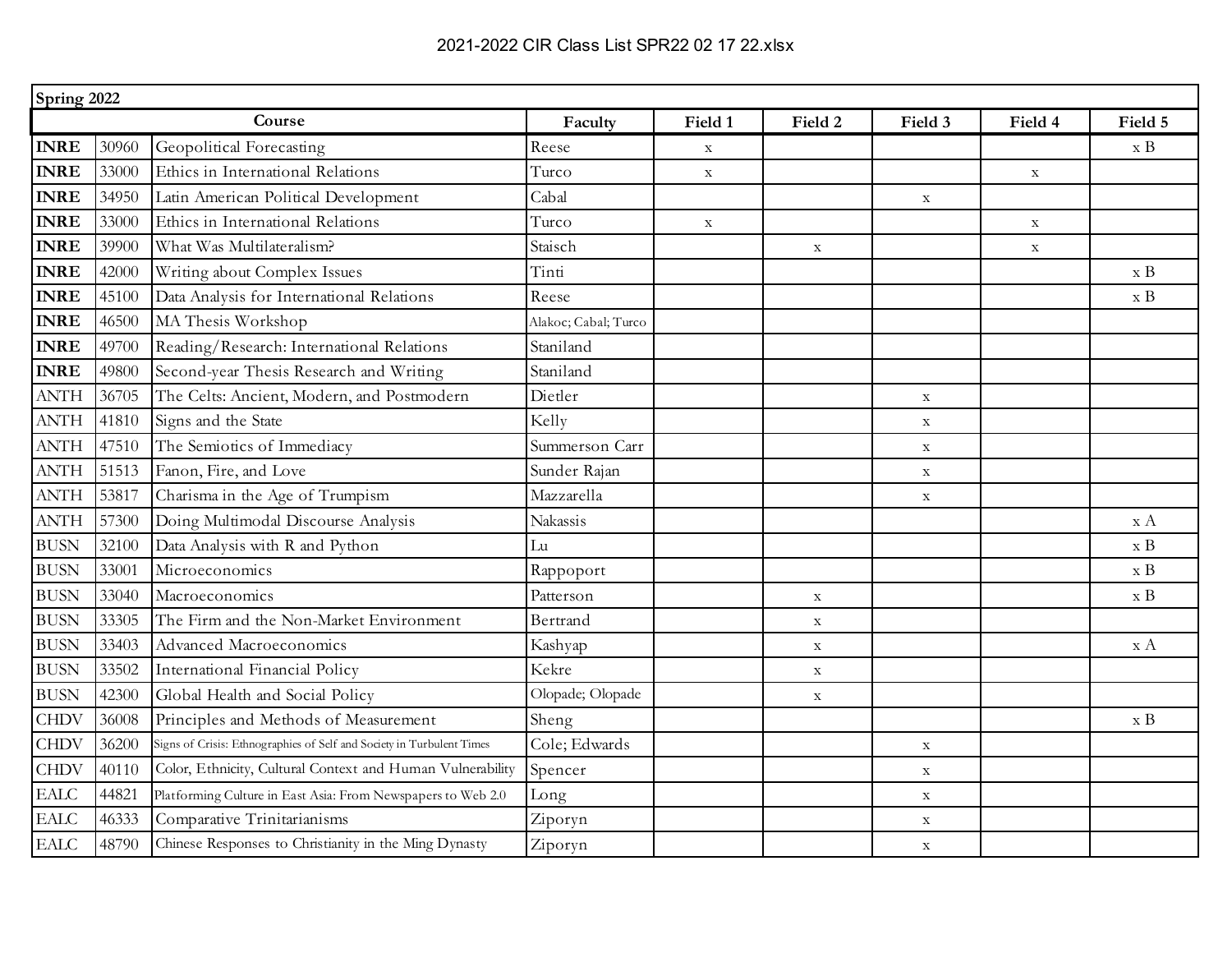| Spring 2022 |       |                                                                                                  |                  |             |             |             |             |         |
|-------------|-------|--------------------------------------------------------------------------------------------------|------------------|-------------|-------------|-------------|-------------|---------|
|             |       | Course                                                                                           | Faculty          | Field 1     | Field 2     | Field 3     | Field 4     | Field 5 |
| <b>ECON</b> | 30300 | Price Theory III                                                                                 | Stole            |             |             |             |             | x A! S  |
| <b>ECON</b> | 30502 | Topics in Theoretical Economics II                                                               | <b>Brooks</b>    |             | $\mathbf X$ |             |             |         |
| <b>ECON</b> | 31200 | Empirical Analysis III                                                                           | Heckman; Mogstad |             |             |             |             | x A! S  |
| <b>ECON</b> | 33200 | Theory of Income III                                                                             | Alvarez          |             | $\mathbf X$ |             |             |         |
| $\rm ECON$  | 34930 | Inequality: Theory, Methods and Evidence                                                         | Durlauf          |             | $\mathbf X$ |             |             |         |
| $ECON$      | 35650 | Behavioral Development Economics                                                                 | Karing           |             | $\mathbf X$ |             |             |         |
| <b>ECON</b> | 36700 | Economics of Education                                                                           | Dinerstein       |             | $\mathbf X$ |             |             |         |
| <b>ECON</b> | 36750 | Energy and Environmental Economics III                                                           | Ito              |             | $\mathbf X$ |             | $\mathbf X$ |         |
| <b>ECON</b> | 36820 | Empirical Topics in Social Insurance                                                             | Deshpande        |             | $\mathbf X$ |             |             |         |
| <b>ENGL</b> | 33000 | Academic and Professional Writing                                                                | Cochran; Weiner  |             |             |             |             | $\ge B$ |
| <b>GNSE</b> | 30106 | Capitalism, Gender, and Intimate Life                                                            | Winant           |             | $\mathbf X$ | $\mathbf X$ |             |         |
| <b>GNSE</b> | 34422 | In the Absence of Power                                                                          | Klinger          | $\mathbf X$ |             | $\mathbf X$ |             |         |
| <b>GNSE</b> | 33501 | Gender, Sex, and Empire                                                                          | Heuring          | $\mathbf X$ |             | $\mathbf X$ |             |         |
| <b>GNSE</b> | 42001 | Feminist Theory and Theology: de Beauvoir's Second Sex                                           | Culp             |             |             | $\mathbf X$ |             |         |
| <b>HIST</b> | 33519 | The Arts of Number in the Middle Ages: The Quadrivium                                            | Fulton Brown     |             |             | $\mathbf X$ |             |         |
| <b>HIST</b> | 34100 | Zen and History                                                                                  | Ketelaar         |             |             | $\mathbf X$ |             |         |
| <b>HIST</b> | 34511 | Social and Economic Institutions of Chinese Socialism                                            | Eyferth          |             | $\mathbf X$ | $\mathbf X$ |             |         |
| <b>HIST</b> | 34602 | Objects of Japanese History                                                                      | Ketelaar         |             |             | $\mathbf X$ |             | x A     |
| <b>HIST</b> | 35415 | History of Information                                                                           | Johns            |             | $\mathbf X$ | $\mathbf X$ |             |         |
| <b>HIST</b> | 36103 | Introduction to Latin American Civilization III                                                  | <b>Borges</b>    |             |             | $\mathbf X$ |             |         |
| <b>HIST</b> | 36304 | Literature and Society in Brazil                                                                 | Borges           |             |             | $\mathbf X$ |             |         |
| <b>HIST</b> | 36514 | Emancipation, Black Intellectualism and Projects of Nationhood in the Era of Brazilian Abolition | <b>TBD</b>       |             |             | $\mathbf X$ |             |         |
| <b>HIST</b> | 37900 | Asian Wars of the Twentieth Century                                                              | Cumings          | $\mathbf X$ |             | $\mathbf X$ |             |         |
| <b>HIST</b> | 39105 | Gendering Slavery                                                                                | Hicks            | $\mathbf X$ | $\mathbf X$ | $\mathbf X$ |             |         |
| <b>HIST</b> | 41102 | Reading Archival Documents from the People's Republic of China                                   | Eyferth          |             |             | $\mathbf X$ |             | x A     |
| <b>HIST</b> | 42303 | Renaissance Humanism                                                                             | Palmer           |             |             | $\mathbf X$ |             |         |
| <b>HIST</b> | 42901 | The Habsburg Monarchy and the Austrian Republic, 1740-1983                                       | Boyer            |             |             | $\mathbf X$ |             |         |
| <b>HIST</b> | 49502 | Colonialism, Globalization, and Postcolonialism                                                  | Austen           | $\mathbf X$ | $\mathbf X$ |             | $\mathbf X$ |         |
| <b>HIST</b> | 49701 | Cultural Cold War                                                                                | Gilburd          | $\mathbf X$ |             | $\mathbf X$ |             |         |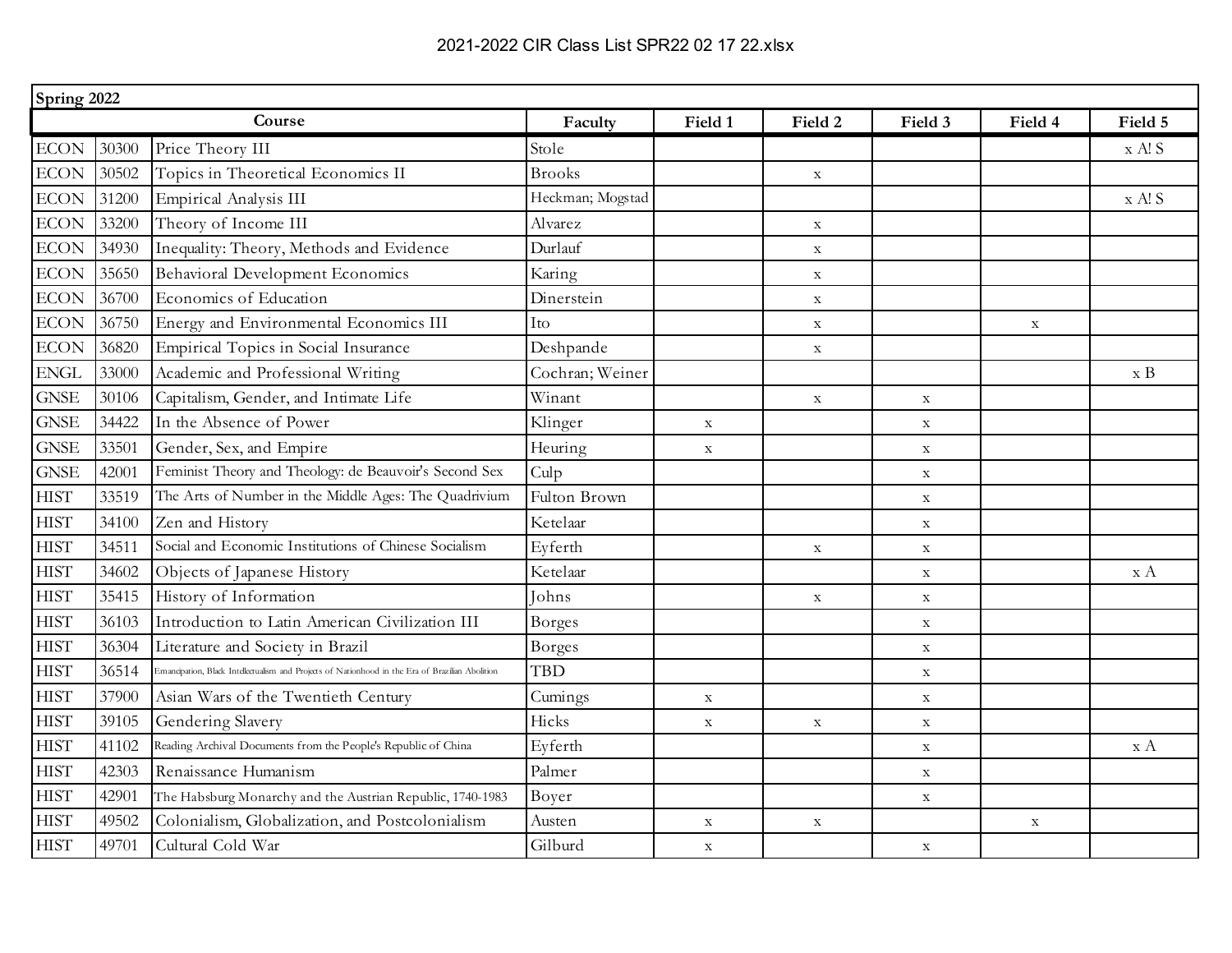|             | Spring 2022 |                                                                        |                      |             |             |             |             |                    |  |
|-------------|-------------|------------------------------------------------------------------------|----------------------|-------------|-------------|-------------|-------------|--------------------|--|
|             |             | Course                                                                 | Faculty              | Field 1     | Field 2     | Field 3     | Field 4     | Field 5            |  |
| <b>HIST</b> | 56900       | Colloquium: The Scientific Image - Formalism, Abstraction, and Realism | Rossi                |             |             | $\mathbf X$ |             |                    |  |
| <b>HIST</b> | 62506       | Colloquium: Capitalism and Culture                                     | Stanley              |             | $\mathbf X$ | $\mathbf X$ |             |                    |  |
| <b>HIST</b> | 62706       | Colloquium: Post-Emancipation African American History                 | Green                |             |             | $\mathbf X$ |             |                    |  |
| <b>HIST</b> | 67604       | Public History Practicum II                                            | Goff                 |             |             |             |             | x A S              |  |
| <b>HMRT</b> | 33214       | Ethnic Conflict in Comparative Perspective                             | Gonzalez             | $\mathbf X$ |             | $\mathbf X$ |             |                    |  |
| <b>HMRT</b> | 33275       | Justice: Race, Digital Media, & Human Rights Activism                  | Dikcis               | $\mathbf X$ |             | $\mathbf X$ | $\mathbf X$ |                    |  |
| <b>HMRT</b> | 33491       | Constructing Groups: Ethnicity, Race, Religions and Nationality        | <b>TBD</b>           |             |             | $\mathbf X$ |             |                    |  |
| <b>HMRT</b> | 33561       | Democracy: Athens and America                                          | Kohlbry              |             |             | $\mathbf X$ |             |                    |  |
| <b>KNOW</b> | 36077       | The Crisis of Expertise                                                | Arbel                |             |             | $\mathbf X$ | $\mathbf X$ |                    |  |
| <b>KNOW</b> | 40315       | Black Fugitivity and Fugitive Democracy                                | Shulman              |             |             | $\mathbf X$ |             |                    |  |
| <b>LACS</b> | 35640       | Language as Resistance                                                 | Bermudez             | $\mathbf X$ |             | $\mathbf X$ |             |                    |  |
| <b>LACS</b> | 36380       | Indigenous Politics in Latin America                                   | Schwartz Francisco   | $\mathbf X$ | $\mathbf X$ | $\mathbf X$ |             |                    |  |
| <b>LAWS</b> | 42301       | <b>Business Organizations</b>                                          | Levmore              |             | $\mathbf X$ |             | $\mathbf X$ |                    |  |
| <b>LAWS</b> | 43101       | Labor Law                                                              | Henderson            |             | $\mathbf X$ |             | $\mathbf X$ |                    |  |
| <b>LAWS</b> | 43201       | Comparative Legal Institutions                                         | Ginsburg             |             |             | $\mathbf X$ | $\mathbf X$ |                    |  |
| <b>LAWS</b> | 43218       | Public Choice and Law                                                  | Levmore              |             |             | $\mathbf X$ | $\mathbf X$ |                    |  |
| <b>LAWS</b> | 43229       | Regulation of Sexuality                                                | Case                 |             |             | $\mathbf X$ | $\mathbf X$ |                    |  |
| <b>LAWS</b> | 43233       | Network Industries                                                     | Picker               |             | $\mathbf X$ |             | $\mathbf X$ |                    |  |
| <b>LAWS</b> | 43244       | Patent Law                                                             | Masur                |             | $\mathbf X$ |             | $\mathbf X$ |                    |  |
| <b>LAWS</b> | 43269       | Foreign Relations Law                                                  | <b>Bradley</b>       |             |             | $\mathbf X$ | $\mathbf X$ |                    |  |
| <b>LAWS</b> | 43278       | American Indian Law                                                    | Henderson            |             |             | $\mathbf X$ | $\mathbf X$ |                    |  |
| <b>LAWS</b> | 43313       | Fair Housing                                                           | Fennell              |             |             | $\mathbf X$ | $\mathbf X$ |                    |  |
| <b>LAWS</b> | 43368       | Legal History of the Founding Era                                      | Peterson             |             |             | $\mathbf X$ | $\mathbf X$ |                    |  |
| <b>LAWS</b> | 45211       | Trusts and Estates: Wealth Management and Transmission                 | Gallanis             |             | $\mathbf X$ |             | $\mathbf X$ |                    |  |
| <b>LAWS</b> | 46001       | Environmental Law: Air, Water, and Animals                             | Kim                  |             |             |             | $\mathbf X$ |                    |  |
| <b>LAWS</b> | 47411       | Jurisprudence I                                                        | Leiter               |             |             |             | $\mathbf X$ | $\boldsymbol{x}$ B |  |
| <b>LAWS</b> | 53219       | Counterintelligence and Covert Action - Legal and Policy Issues        | Cowen; Garcia        | $\mathbf X$ |             |             | $\mathbf X$ |                    |  |
| <b>LAWS</b> | 53222       | Enforcement Risk in Cross-Border Transactions                          | Goel; Nemirow; Niles |             | $\mathbf X$ |             | $\mathbf X$ |                    |  |
| <b>LAWS</b> | 53245       | Corporate Governance: Theory and Practice                              | Lund                 |             | $\mathbf X$ |             | $\mathbf X$ |                    |  |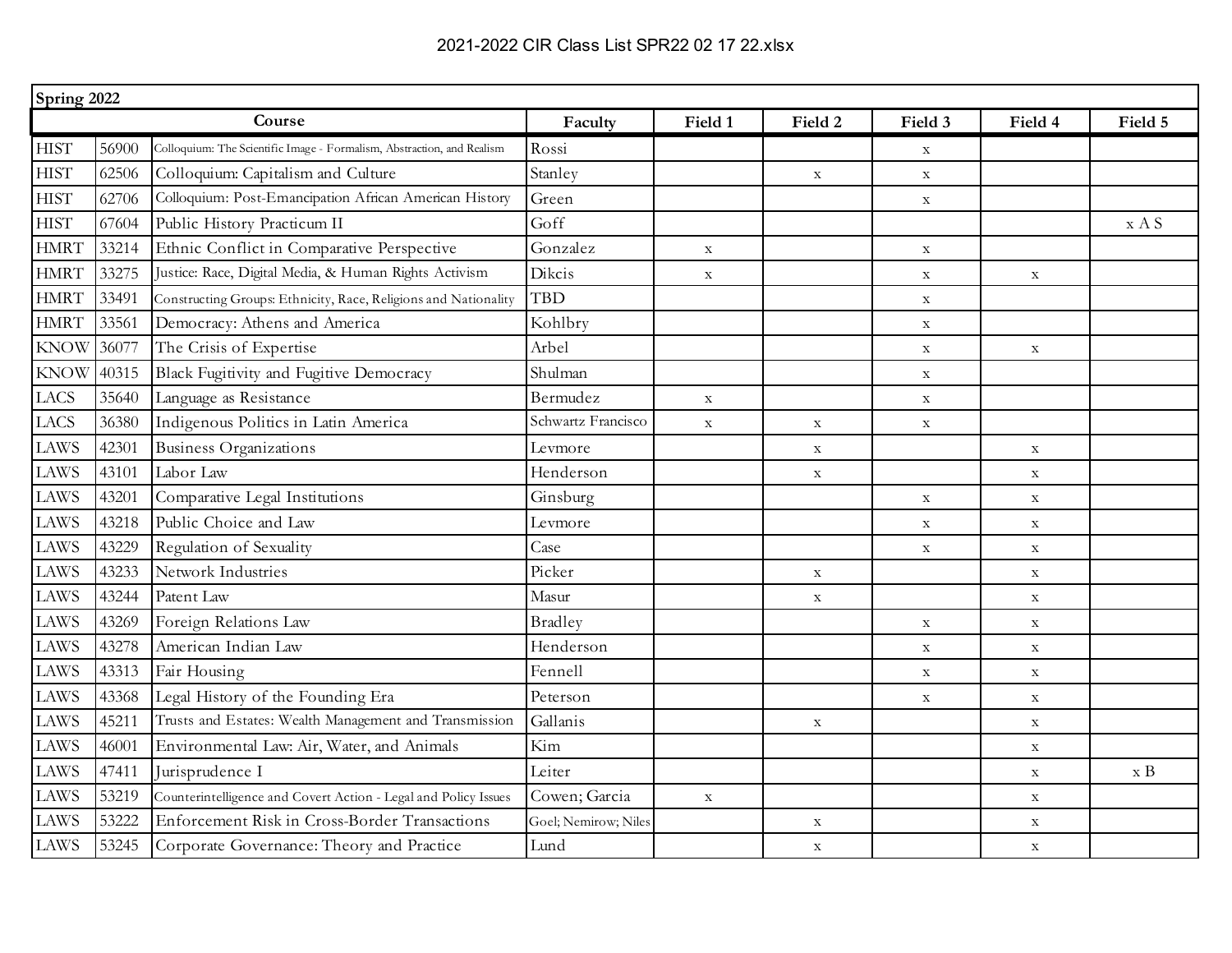|                              | Spring 2022 |                                                                                |                                |             |             |             |             |                         |  |
|------------------------------|-------------|--------------------------------------------------------------------------------|--------------------------------|-------------|-------------|-------------|-------------|-------------------------|--|
|                              |             | Course                                                                         | Faculty                        | Field 1     | Field 2     | Field 3     | Field 4     | Field 5                 |  |
| <b>LAWS</b>                  | 53282       | The Interbellum Constitution: Union, Commerce, and Slavery in the Early 19th C | LaCroix                        |             |             | $\mathbf X$ | $\mathbf X$ |                         |  |
| <b>LAWS</b>                  | 53425       | Constitutionalism after AI                                                     | H <sub>uq</sub>                |             |             | $\mathbf X$ | $\mathbf X$ |                         |  |
| <b>LAWS</b>                  | 53442       | Religion, State and Multiculturalism                                           | Karayanni                      |             |             | $\mathbf X$ | $\mathbf X$ |                         |  |
| <b>MACS</b>                  | 30123       | Large-Scale Computing for the Social Sciences                                  | Clindaniel                     |             |             |             |             | $\boldsymbol{x}$ B      |  |
| <b>MACS</b>                  | 30200       | Perspectives on Computational Research                                         | Jindaniel; Nardin; Miklin      |             |             |             |             | $\boldsymbol{x}$ B      |  |
| <b>MACS</b>                  | 31300       | AI Applications in the Social Sciences                                         | Lutgert                        |             |             |             |             | x A                     |  |
| <b>MACS</b>                  | 33002       | Introduction to Machine Learning                                               | Wang                           |             |             |             |             | x A                     |  |
| <b>MACS</b>                  | 36000       | Computational Methods Using Online Social Media Data                           | Wang                           |             |             |             |             | x A                     |  |
| <b>MACS</b>                  | 37000       | Thinking with Deep Learning for Complex Social and Cultural Data Analysis      | Evans                          |             |             |             |             | x A!                    |  |
| <b>MACS</b>                  | 40101       | Social Network Analysis                                                        | Nardin                         |             |             |             |             | $\boldsymbol{x}$ B      |  |
| <b>MACS</b>                  | 40700       | Data Visualization                                                             | Soltoff                        |             |             |             |             | x A                     |  |
| <b>NEHC</b>                  | 30160       | Central Asia from Alexander the Great to Al Qaeda                              | <b>TBD</b>                     | $\mathbf X$ | $\mathbf X$ | $\mathbf X$ |             |                         |  |
| <b>NEHC</b>                  | 30180       | Constitutional Law and the Palestinian-Arab Minority in Israel                 | Pinto                          |             |             | $\mathbf X$ | $\mathbf X$ |                         |  |
| <b>NEHC</b>                  | 30355       | The History of Ottoman-Turkish Armenians from the Tanzimat to Present          | <b>TBD</b>                     |             |             | $\mathbf X$ |             |                         |  |
| <b>NEHC</b>                  | 30568       | Balkan Folklore                                                                | Ilieva                         |             |             | $\mathbf X$ |             |                         |  |
| <b>NEHC</b>                  | 30203       | Islamicate Civilization III: 1750-Present                                      | Shook                          |             |             | $\mathbf X$ |             |                         |  |
| <b>NEHC</b>                  | 30766       | Shamans and Oral Poets of Central Asia                                         | Arik                           |             |             | $\mathbf X$ |             |                         |  |
| <b>NEHC</b>                  | 30840       | Radical Islamic Pieties, 1200-1600                                             | Fleischer                      |             |             | $\mathbf X$ |             |                         |  |
| <b>NEHC</b>                  | 30893       | Seminar: WW I in the Ottoman Empire 1                                          | Shissler                       | $\mathbf X$ |             | $\mathbf X$ |             |                         |  |
| <b>NEHC</b>                  | 31012       | The Age of Empires in the Ancient Near East                                    | Reculeau                       |             |             | $\mathbf X$ |             |                         |  |
| <b>PLSC</b>                  | 30600       | Causal Inference                                                               | Strezhnev                      |             |             |             |             | x A S                   |  |
| <b>PLSC</b>                  | 31510       | Intro to Text as Data for Social Science                                       | Terman                         |             |             |             |             | $\boldsymbol{x}$ B      |  |
| <b>PLSC</b>                  | 31915       | Aristotle's Politics                                                           | Landauer                       |             |             | $\mathbf X$ |             |                         |  |
| <b>PLSC</b>                  | 32736       | Economics, Politics and African Societies                                      | Robinson; Sanchez de la Sierra |             | $\mathbf X$ | $\mathbf X$ |             |                         |  |
| <b>PLSC</b>                  | 33300       | Interpretive Methods in the Social Sciences                                    | Wedeen                         |             |             |             |             | $\mathbf{x} \mathbf{A}$ |  |
| <b>PLSC</b>                  | 35500       | Public Opinion                                                                 | Brehm                          |             |             | $\mathbf X$ |             |                         |  |
| <b>PLSC</b>                  | 35705       | Radical Enlightenments                                                         | Muthu                          |             |             | $\mathbf X$ |             |                         |  |
| $\ensuremath{\mathsf{PLSC}}$ | 36205       | Formal Models of Race and Ethnic Politics                                      | McCall                         | $\mathbf X$ |             | $\mathbf X$ |             |                         |  |
| <b>PLSC</b>                  | 39501       | International Political Economy                                                | Gulotty                        |             | $\mathbf X$ |             |             |                         |  |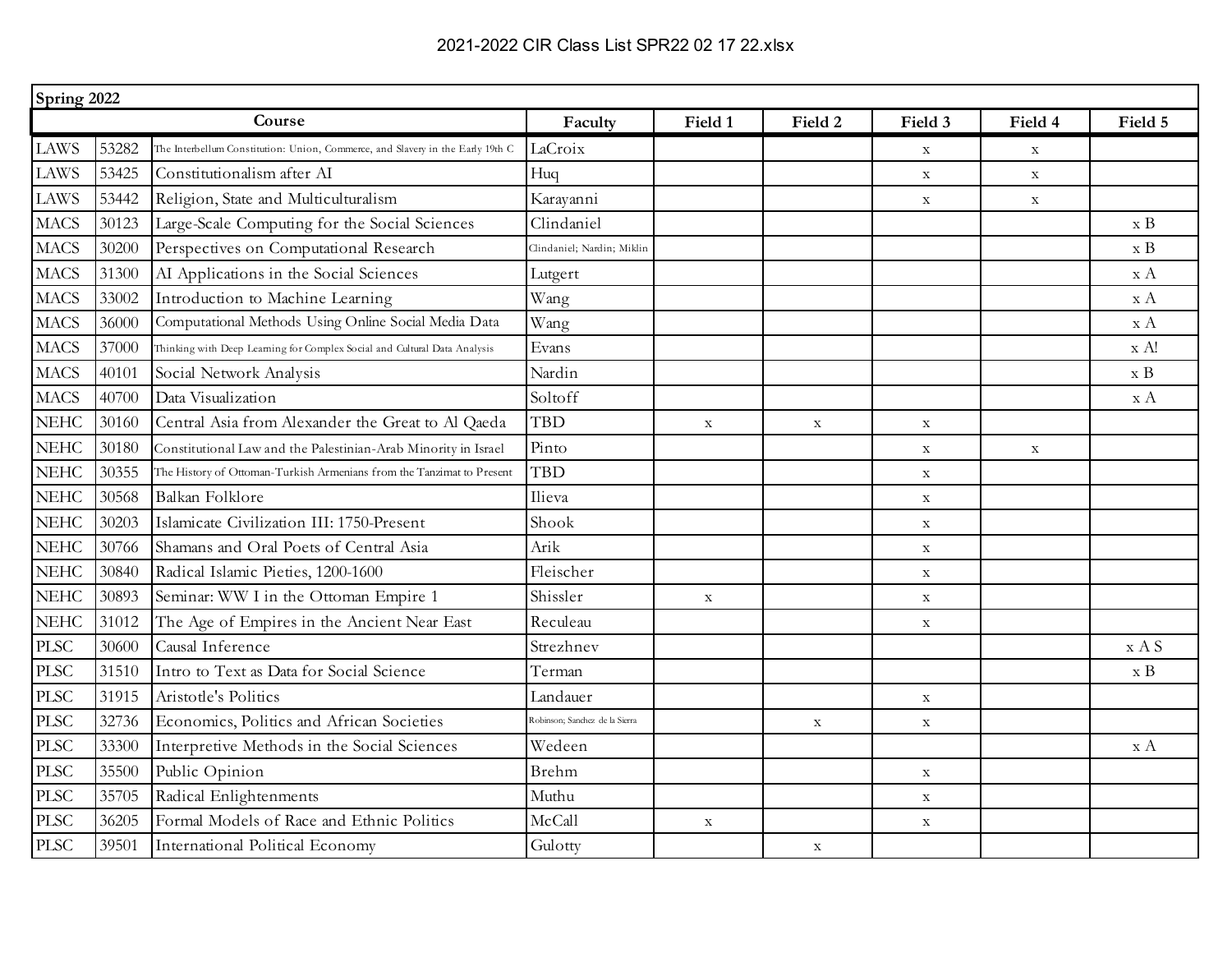| Spring 2022 |       |                                                                                                      |                      |             |             |             |             |                    |
|-------------|-------|------------------------------------------------------------------------------------------------------|----------------------|-------------|-------------|-------------|-------------|--------------------|
|             |       | Course                                                                                               | Faculty              | Field 1     | Field 2     | Field 3     | Field 4     | Field 5            |
| <b>PLSC</b> | 40815 | New Directions in Formal Theory                                                                      | Luo                  |             |             |             |             | x A!               |
| <b>PLSC</b> | 42420 | Approaches to the History of Political Thought                                                       | Pitts                |             |             |             |             | $\boldsymbol{x}$ B |
| <b>PLSC</b> | 42805 | Law and Empire                                                                                       | Pitts                | $\mathbf X$ | $\mathbf X$ |             | $\mathbf X$ |                    |
| <b>PLSC</b> | 45605 | Political Theories of the Corporation                                                                | Herrigel             |             | $\mathbf X$ |             |             |                    |
| <b>PLSC</b> | 46600 | Political Economy of Development                                                                     | Blattman; Robinson   |             | $\mathbf X$ |             |             |                    |
| <b>PLSC</b> | 48101 | Field Seminar in Comparative Politics II                                                             | Eggers               | $\mathbf X$ | $\mathbf X$ | $\mathbf X$ |             |                    |
| <b>PLSC</b> | 48401 | Quantitative Security                                                                                | Poast                | $\mathbf X$ |             |             |             | x B                |
| <b>PLSC</b> | 49301 | Emotions, Reason, and Law                                                                            | Nussbaum             |             |             |             | $\mathbf X$ |                    |
| <b>PLSC</b> | 50103 | Comparative Legal Institutions                                                                       | Ginsburg             |             |             |             | $\mathbf X$ |                    |
| <b>PLSC</b> | 53101 | Democracy and the Information Technology Revolution                                                  | Dawson               | $\mathbf X$ |             | $\mathbf X$ |             |                    |
| <b>PLSC</b> | 53101 | Seminar on Nuclear Weapons and International Politics                                                | Mearsheimer          | $\mathbf X$ |             |             |             |                    |
| <b>PPHA</b> | 53300 | Philosophical Foundations of Public Policy                                                           | Ashworth             |             | $\mathbf X$ |             |             | x B                |
| <b>PPHA</b> | 30300 | Machine Learning                                                                                     | Clapp                |             |             |             |             | $x \land$          |
| <b>PPHA</b> | 30545 | Behavioral Science and Public Policy                                                                 | Wolske               |             | $\mathbf X$ |             |             | $\boldsymbol{x}$ B |
| <b>PPHA</b> | 31941 | State and Local Public Finance                                                                       | Hazinski             |             | $\mathbf X$ | $\mathbf X$ |             |                    |
| <b>PPHA</b> | 32100 | Hydropolitics: Water Policy and Conflict                                                             | Tiboris              | $\mathbf X$ |             |             | $\mathbf X$ |                    |
| <b>PPHA</b> | 32750 | Intergenerational Mobility: Theory, Methods and Evidence                                             | Lukina               |             | $\mathbf X$ |             |             |                    |
| <b>PPHA</b> | 34241 | Household Finance: Theory and Applications                                                           | Koustas              |             | $\mathbf X$ |             |             |                    |
| <b>PPHA</b> | 34410 | Corporate Finance                                                                                    | Schabes              |             | $\mathbf X$ |             |             |                    |
| <b>PPHA</b> | 34600 | Program Evaluation                                                                                   | Burlig               |             |             |             |             | x B                |
| <b>PPHA</b> | 32310 | International Trade, Banking and Capital Markets                                                     | Schabes              |             | $\mathbf X$ |             |             |                    |
| <b>PPHA</b> | 35556 | Political Economics of Developing Countries                                                          | Sanchez de la Sierra |             | $\mathbf X$ |             |             |                    |
| <b>PPHA</b> | 35565 | Infrastructure and Development                                                                       | Moore                |             | $\mathbf X$ |             |             |                    |
| <b>PPHA</b> | 35570 | .<br>Conflict and Humanitarian Intervention: Blurring Humanitarian, Development, and Security Policy | Wolfe                | $\mathbf X$ | $\mathbf X$ |             | $\mathbf X$ |                    |
| <b>PPHA</b> | 35575 | Behavioral Experiments in International Development                                                  | <b>TBD</b>           |             | $\mathbf X$ |             |             | $\mathbf X$        |
| <b>PPHA</b> | 35578 | Qualitative Methods for International Policy and Development                                         | <b>TBD</b>           |             |             |             |             | $\boldsymbol{x}$ B |
| <b>PPHA</b> | 35700 | Economics of Education Policy                                                                        | Rury                 |             | $\mathbf X$ |             |             |                    |
| <b>PPHA</b> | 36925 | Utilities and Electricity Markets: Regulation in the U.S.                                            | <b>TBD</b>           |             | $\mathbf X$ | $\mathbf X$ |             |                    |
| <b>PPHA</b> | 37040 | Economic Growth and Development: Theory and Policy                                                   | Santos               |             | $\mathbf X$ |             |             |                    |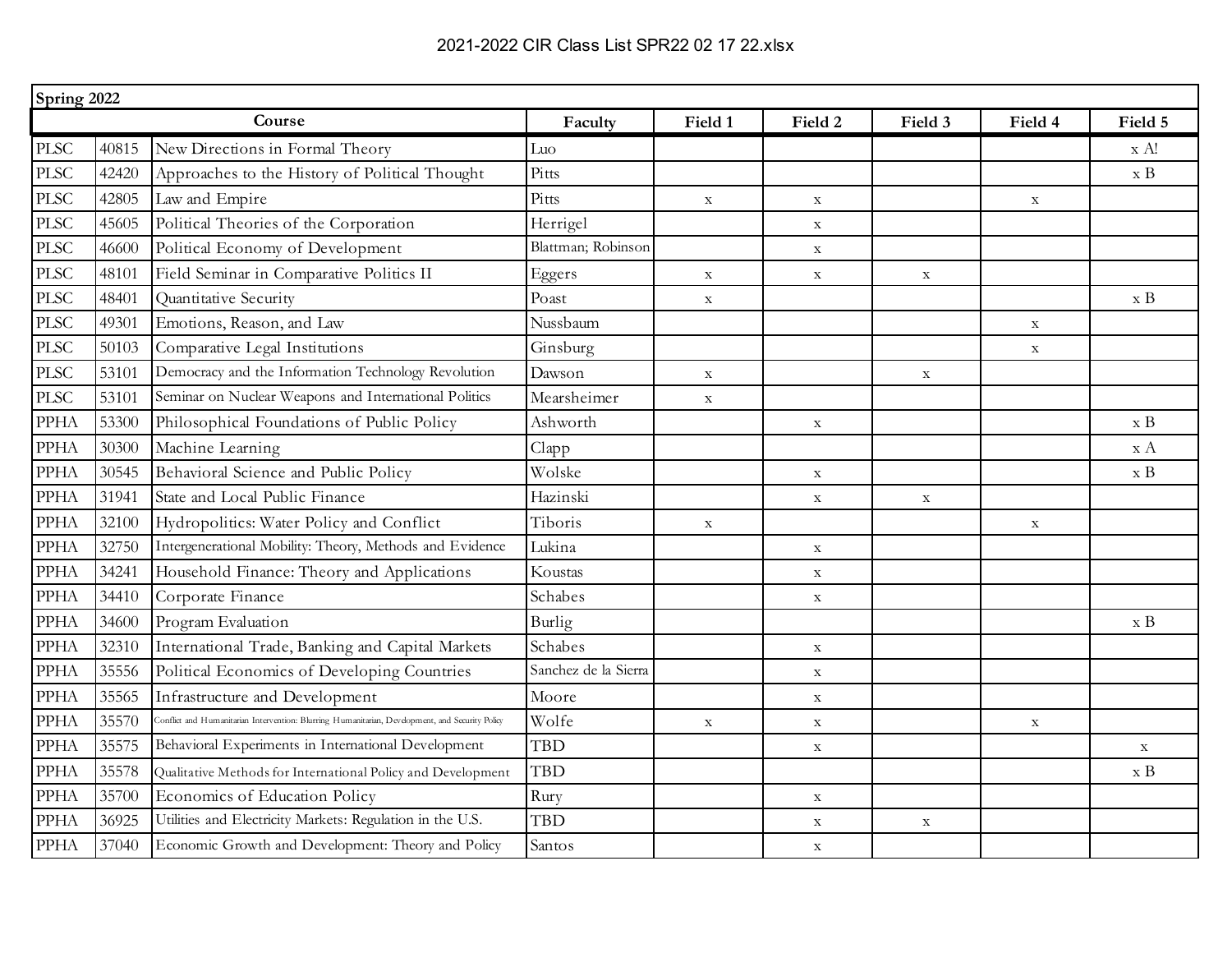|             | Spring 2022 |                                                                               |                 |             |             |             |             |                    |  |
|-------------|-------------|-------------------------------------------------------------------------------|-----------------|-------------|-------------|-------------|-------------|--------------------|--|
|             |             | Course                                                                        | Faculty         | Field 1     | Field 2     | Field 3     | Field 4     | Field 5            |  |
| <b>PPHA</b> | 37520       | U.S. Health System and Policy                                                 | Grogan          |             | $\mathbf X$ | $\mathbf X$ |             |                    |  |
| <b>PPHA</b> | 37910       | Race and Ethnic Differences in Health: Epidemiology, Behavior and Policy      | Kaestner        |             | $\mathbf X$ | $\mathbf X$ |             |                    |  |
| <b>PPHA</b> | 38300       | Health Economics and Public Policy                                            | Meltzer         |             | $\mathbf X$ |             |             |                    |  |
| <b>PPHA</b> | 38520       | GIS Applications for Public Policy                                            | English         |             |             |             |             | x A                |  |
| <b>PPHA</b> | 38760       | The Racialization Experiences of Immigrants and the Second Generation         | Okigbo          |             |             | $\mathbf X$ |             |                    |  |
| <b>PPHA</b> | 38840       | Addressing Technology's Wake: Emerging Risks and the Public Policy Imperative | Rachlin         | $\mathbf X$ | $\mathbf X$ |             | $\mathbf X$ |                    |  |
| <b>PPHA</b> | 38900       | Environmental Science and Policy                                              | Coursey         |             | $\mathbf X$ |             | $\mathbf X$ |                    |  |
| <b>PPHA</b> | 39530       | Macroeconomic Policymaking                                                    | TBD             |             | $\mathbf X$ |             |             |                    |  |
| <b>PPHA</b> | 39611       | Economics of Cultural Policy                                                  | Coursey         |             | $\mathbf X$ | $\mathbf X$ |             |                    |  |
| <b>PPHA</b> | 39750       | Politics and Public Policy in Latin America                                   | Bautista        |             | $\mathbf X$ | $\mathbf X$ |             |                    |  |
| <b>PPHA</b> | 41120       | Political Economy of Development                                              | Robinson        |             | $\mathbf X$ |             |             |                    |  |
| <b>PPHA</b> | 41800       | Survey Questionnaire Design                                                   | Bautista        |             |             |             |             | $\boldsymbol{x}$ B |  |
| <b>PPHA</b> | 42521       | History of Financial Crises                                                   | Coleman         |             | $\mathbf X$ |             |             |                    |  |
| <b>SALC</b> | 40105       | Research Themes in South Asian Studies: What Is Brahmanism?                   | Cox             |             |             | $\mathbf X$ |             |                    |  |
| <b>SALC</b> | 43800       | Wives, Widows, and Prostitutes: Indian Literature and the "Women's Question"  | Stark           |             |             | $\mathbf X$ |             |                    |  |
| <b>SCTH</b> | 55512       | Essential Concepts of Psychoanalysis                                          | Lear            |             |             | $\mathbf X$ |             | x A                |  |
| <b>SOCI</b> | 30005       | Statistical Methods of Research II                                            | Wodtke          |             |             |             |             | x A S              |  |
| <b>SOCI</b> | 30103       | Social Stratification                                                         | Stolzenberg     |             | $\mathbf X$ | $\mathbf X$ |             |                    |  |
| <b>SOCI</b> | 30125       | Rational Foundations of Social Theory                                         | Yamaguchi       |             |             |             |             | $\boldsymbol{x}$ B |  |
| <b>SOCI</b> | 30179       | Labor Force and Employment                                                    | Stolzenberg     |             | $\mathbf X$ |             |             |                    |  |
| <b>SOCI</b> | 30233       | Race in Contemporary American Society                                         | Hicks-Bartlett  |             |             | $\mathbf X$ |             |                    |  |
| <b>SOCI</b> | 30252       | Urban Innovation: Cultural Place Making and Scenescapes                       | Clark           |             | $\mathbf X$ | $\mathbf X$ |             |                    |  |
| <b>SOCI</b> | 30283       | Introduction to GIS and Spatial Analysis                                      | Bae             |             |             |             |             | $\boldsymbol{x}$ B |  |
| <b>SOCI</b> | 30289       | Intermediate Regression and Data Science                                      | Iean            |             |             |             |             | x A                |  |
| <b>SOCI</b> | 30322       | Critical Labor Studies                                                        | Anshumali       |             | $\mathbf X$ |             |             |                    |  |
| <b>SOCI</b> | 30335       | Democracy, Race, and Equal Protection                                         | Bourne          |             |             | $\mathbf X$ | $\mathbf X$ |                    |  |
| <b>SOCI</b> | 30334       | American Religion, Gender, and Race                                           | Painia          |             |             | $\mathbf X$ |             |                    |  |
| <b>SOCI</b> | 30528       | What Does it Mean to be Free to Speak?                                        | Glaeser; Lakier | $\mathbf X$ |             | $\mathbf X$ | $\mathbf X$ |                    |  |
| <b>SOCI</b> | 40103       | Event History Analysis                                                        | Yamaguchi       |             |             |             |             | x A                |  |